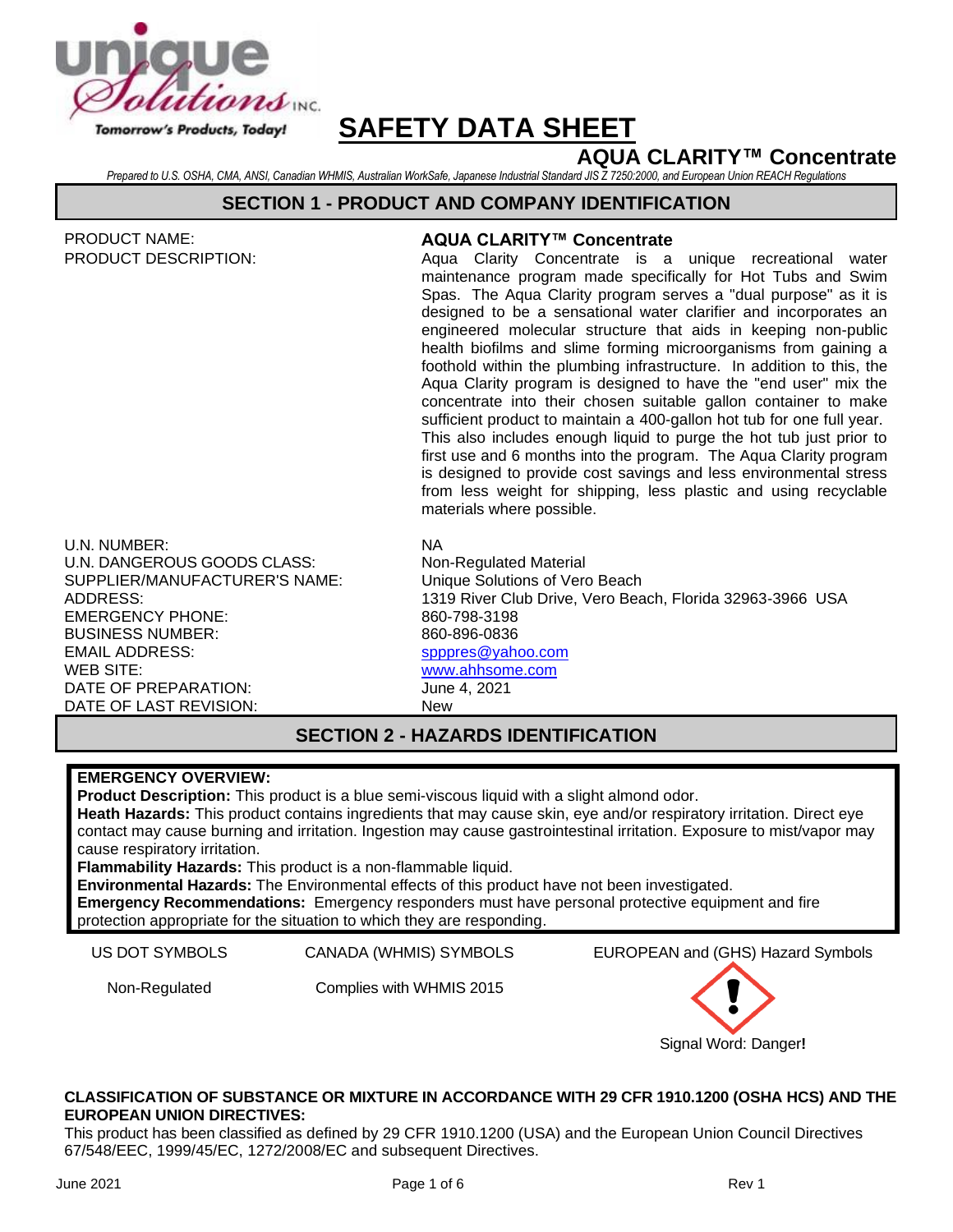

# **AQUA CLARITY™ Concentrate**

P264: Wash hands thoroughly after handling

P270: Do not eat, drink or smoke when using this

**EU HAZARD CLASSIFICATION OF INGREDIENTS PER DIRECTIVE 1272/2008/EC:**

### **LABEL ELEMENTS:**

### **GHS HAZARD CLASSIFICATION(S):**

Acute Oral Toxicity Category 4 Skin Irritant Category 2 Eye Irritant Category 2 STOT SE Category 3

### **HAZARD STATEMENT(S): PRECAUTIONARY STATEMENT(S):**

H302: Harmful if swallowed

H315: Causes skin irritation

H319: Cause serious eye irritation

H335: May cause respiratory irritation

### **RESPONSE STATEMENT(S):**

P301+P312: IF SWALLOWED: Call a Poison Center/Doctor

P302+P352: IF ON SKIN: Wash with plenty of water.

P332+P313: If skin irritation occurs: Get medical advice/attention.

P305+P351+P338: IF IN EYES: Rinse cautiously with water for several minutes. Remove contact lenses, if present and easy to do. Continue rinsing.

product

P337+P313: If eye irritation persists: Get medical advice/attention.

### **STORAGE STATEMENTS(S):**

P404: Store in a closed container

**DISPOSAL STATEMENT(S):**

P501: Dispose of contents/container in accordance with local/national/international regulations

### **HEALTH HAZARDS OR RISKS FROM EXPOSURE:**

**ACUTE:** Exposure to this product may cause irritation of the eyes with redness and tearing. Prolonged or repeated exposure or contact with skin may cause irritation with redness. Ingestion may cause gastrointestinal irritation including pain, vomiting or diarrhea.

### **CHRONIC:** None Known

**TARGET ORGANS:** ACUTE: Eye, Respiratory System, Skin CHRONIC: None Known

# **SECTION 3 - COMPOSITION and INFORMATION ON INGREDIENTS**

| <b>HAZARDOUS INGREDIENTS:</b>                                                                                                                                  | CAS#        | <b>EINECS#</b> | ICSC#      | <b>WT %</b> | <b>GHS HAZARD CLASSIFICATION(S):</b>                                                                                |
|----------------------------------------------------------------------------------------------------------------------------------------------------------------|-------------|----------------|------------|-------------|---------------------------------------------------------------------------------------------------------------------|
| Trade Secret Mixture                                                                                                                                           | Proprietary | Proprietary    | Not Listed | $20 - 25%$  | H302: Acute Oral Toxicity Cat 4, H315: Skin<br>Irritation Cat 2, H319: Eye Irritation Cat 2,<br>H335: STOT SE Cat 3 |
| Water                                                                                                                                                          | 7732-18-5   | 231-791-2      | Not Listed | Balance     | Not Classified                                                                                                      |
| Balance of other ingredients are non-hazardous or less than 1% in concentration (or 0.1% for<br>carcinogens, reproductive toxins, or respiratory sensitizers). |             |                |            |             |                                                                                                                     |

**NOTE:** This product has been classified in accordance with the hazard criteria of OSHA 29CFR1910.1200 and the SDS contains all the information required by the CPR, EU Directives and the Japanese Industrial Standard *JIS Z 7250: 2000*.

# **SECTION 4 - FIRST-AID MEASURES**

**EYE CONTACT:** If product enters the eyes, open eyes while under gentle running water for at least 15 minutes. Remove contact lenses if present. Seek medical attention if blurred vision occurs or irritation persists.

**SKIN CONTACT:** Wash skin thoroughly after handling. Seek medical attention if irritation develops and persists. Remove contaminated clothing. Launder before re-use.

- **INHALATION:** If breathing becomes difficult, remove victim to fresh air. If necessary, use artificial respiration to support vital functions. Seek medical attention if breathing dificulty continues.
- **INGESTION:** If product is swallowed, call physician or poison control center for most current information. If professional advice is not available, do not induce vomiting. Never induce vomiting or give diluents (milk or water) to someone who is unconscious, having convulsions, or who cannot swallow. Seek medical advice. Take a copy of the label and/or SDS with the victim to the health professional.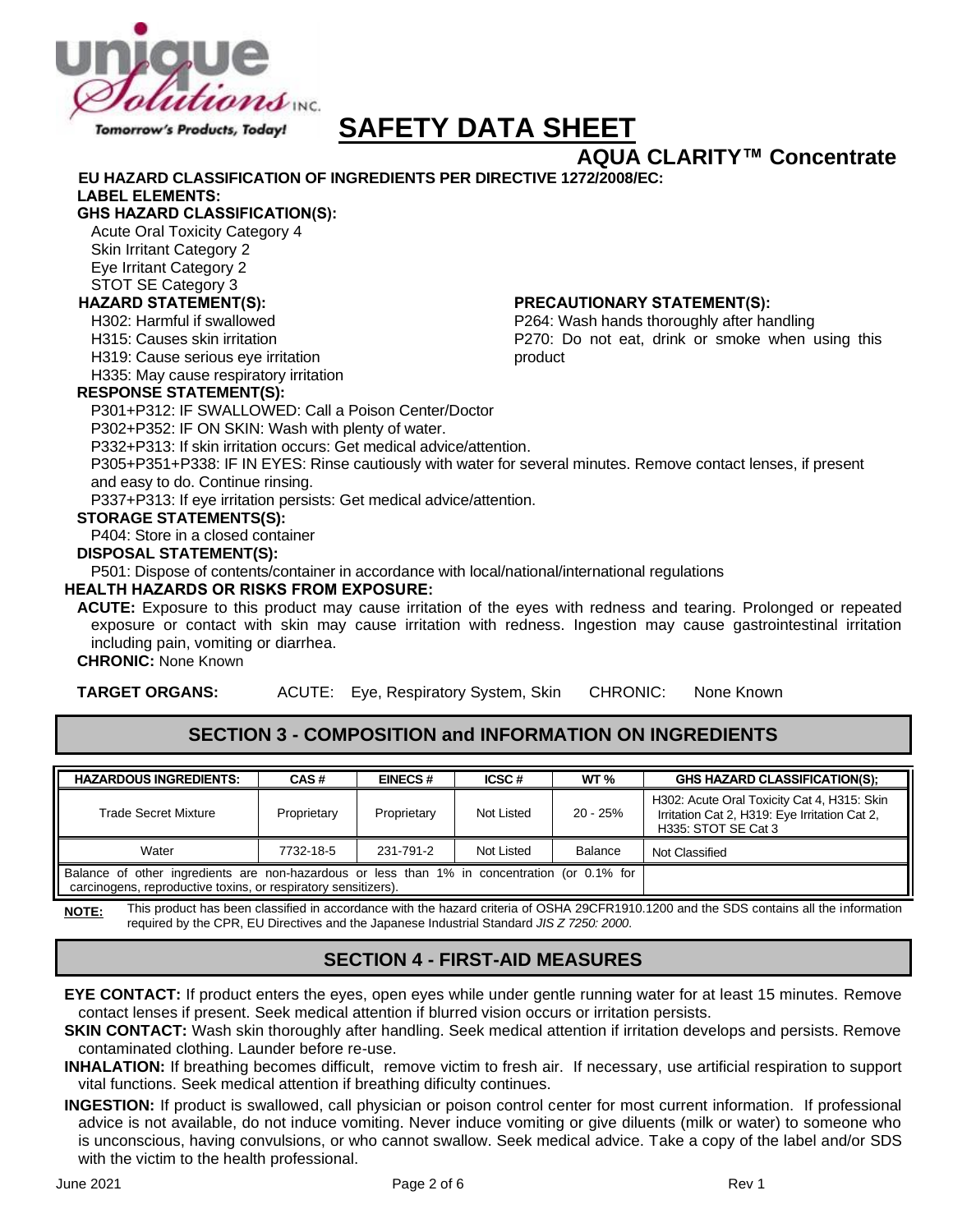

# **AQUA CLARITY™ Concentrate**

**MEDICAL CONDITIONS AGGRAVATED BY EXPOSURE:** Pre-existing skin problems may be aggravated by prolonged exposure to this product.

**RECOMMENDATIONS TO PHYSICIANS:** Treat symptoms and reduce over-exposure.

### **SECTION 5 - FIRE-FIGHTING MEASURES**



### **SECTION 6 - ACCIDENTAL RELEASE MEASURES**

**SPILLS:** Dispose of in accordance with applicable Federal, State, and local procedures (see Section 13, Disposal Considerations).

### **SECTION 7 - HANDLING and STORAGE**

**WORK PRACTICES AND HYGIENE PRACTICES:** Wash thoroughly after handling this product. **STORAGE AND HANDLING PRACTICES:** Product should be stored in original containers under normal conditions

### **SECTION 8 - EXPOSURE CONTROLS - PERSONAL PROTECTION**

### **EXPOSURE LIMITS/GUIDELINES:**

| <b>Chemical Name</b> | CAS#        | TWA<br>ACGIF      | TWA<br><b>OSH/</b> |
|----------------------|-------------|-------------------|--------------------|
| Trade Secret Mixture | Proprietary | <b>Not Listed</b> | Not Listed         |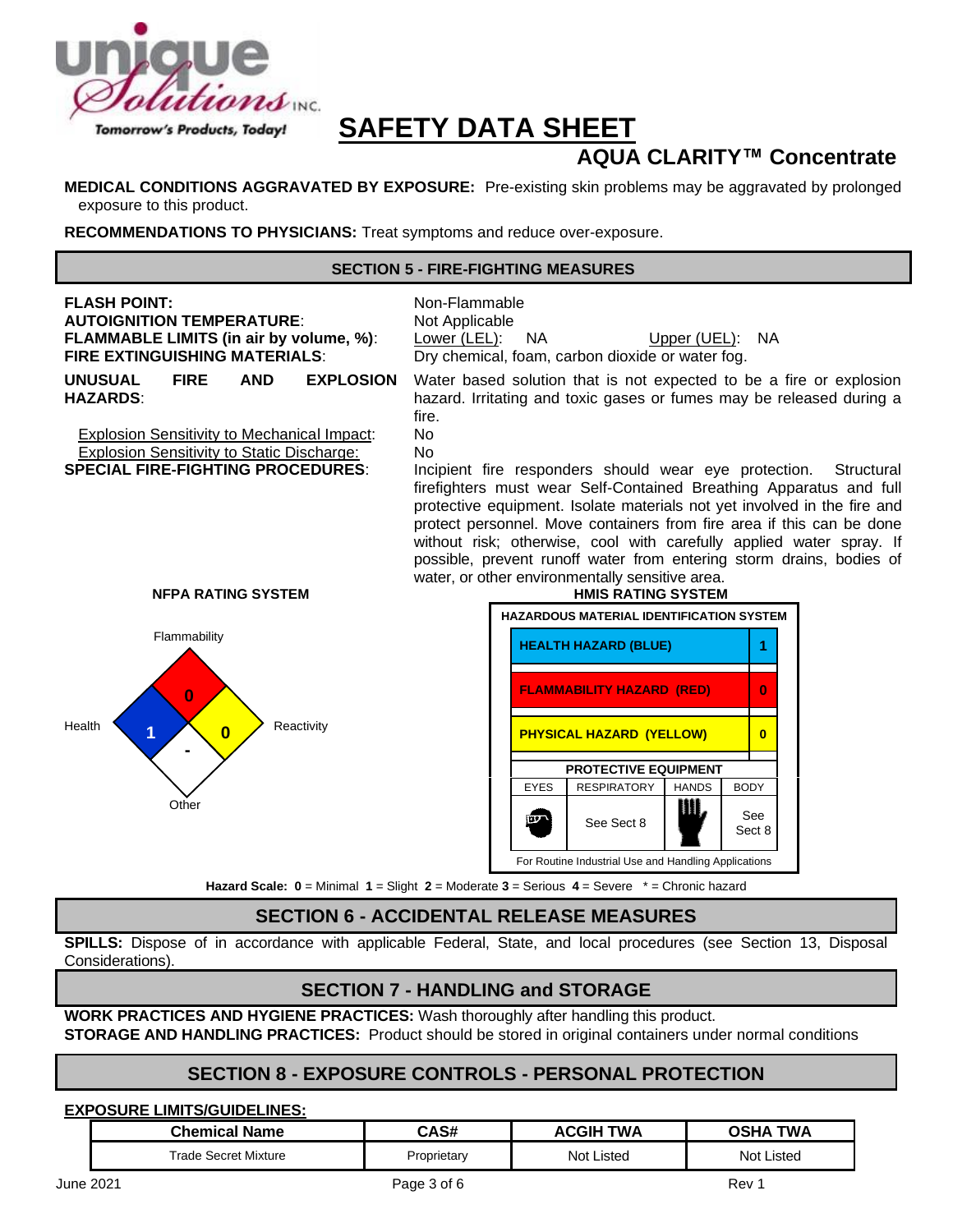

# **AQUA CLARITY™ Concentrate**

| 700<br>Not<br><b>ISTA</b><br><b>IStec</b><br>Water<br>זחרו<br>-סו<br>-521<br>______<br>__<br>.<br>. |
|-----------------------------------------------------------------------------------------------------|
|-----------------------------------------------------------------------------------------------------|

Currently, International exposure limits are not established for the components of this product. Please check with competent authority in each country for the most recent limits in place.

**VENTILATION AND ENGINEERING CONTROLS:** Use with adequate ventilation to ensure exposure levels are maintained below the limits provided below. Use local exhaust ventilation to control airborne mist/vapor/dust. Ensure eyewash/safety shower stations are available near areas where this product is used.

*The following information on appropriate Personal Protective Equipment is provided to assist employers in complying with OSHA regulations found in 29 CFR Subpart I (beginning at 1910.132) or equivalent standard of Canada, or standards of EU member states (including EN 149 for respiratory PPE, and EN 166 for face/eye protection), and those of Japan. Please reference applicable regulations and standards for relevant details.*

- **RESPIRATORY PROTECTION:** Maintain airborne contaminant concentrations below guidelines listed above, if applicable. If necessary, use only respiratory protection authorized in the U.S. Federal OSHA Respiratory Protection Standard (29 CFR 1910.134), equivalent U.S. State standards, Canadian CSA Standard Z94.4-93, the European Standard EN149, or EU member states.
- **EYE PROTECTION:** Splash goggles or safety glasses with side shields recommended where splashing is possible.If necessary, refer to U.S. OSHA 29 CFR 1910.133, Canadian Standards, and the European Standard EN166, Australian Standards, or relevant Japanese Standards.
- **HAND PROTECTION:** Compatible protective gloves recommended as appropriate for task. Wash hands after removing gloves. If necessary, refer to U.S. OSHA 29 CFR 1910.138, the European Standard DIN EN 374, the appropriate Standards of Canada, Australian Standards, or relevant Japanese Standards.
- **BODY PROTECTION:** Use body protection appropriate to prevent contact (e.g. lab coat, overalls). If necessary, refer to appropriate Standards of Canada, or appropriate Standards of the EU, Australian Standards, or relevant Japanese Standards.

### **SECTION 9 - PHYSICAL and CHEMICAL PROPERTIES**

| Semi-viscous gel                            |
|---------------------------------------------|
| Blue semi-viscous gel with an organic odor. |
| Not Available                               |
| Not Available                               |
| Not Available                               |
| Not Available                               |
| $212^{\circ}F$                              |
| Not Available                               |
| $7.5 - 8.5$                                 |
| 1.0                                         |
| Complete                                    |
| < 0.1                                       |
|                                             |

### **SECTION 10 - STABILITY and REACTIVITY**

### **STABILITY:** Product is stable

**DECOMPOSITION PRODUCTS:** When heated to decomposition this product produces Oxides of carbon (COx). **MATERIALS WITH WHICH SUBSTANCE IS INCOMPATIBLE:** Strong oxidizing agents, and reducing agents. **HAZARDOUS POLYMERIZATION:** Will not occur.

**CONDITIONS TO AVOID:** Contact with incompatible materials, extreme temperatures and freezing conditions.

### **SECTION 11 - TOXICOLOGICAL INFORMATION**

### **TOXICITY DATA:**

| <b>Chemical Name</b> | CAS#        | Oral LD50         | Dermal LD50       | <b>Inhalation LC50</b> |
|----------------------|-------------|-------------------|-------------------|------------------------|
| Trade Secret Mixture | Proprietary | 426 ma/ka         | -930 ma/ka        | No Data Available      |
| Water                | 7732-18-5   | No Data Available | No Data Available | No Data Available      |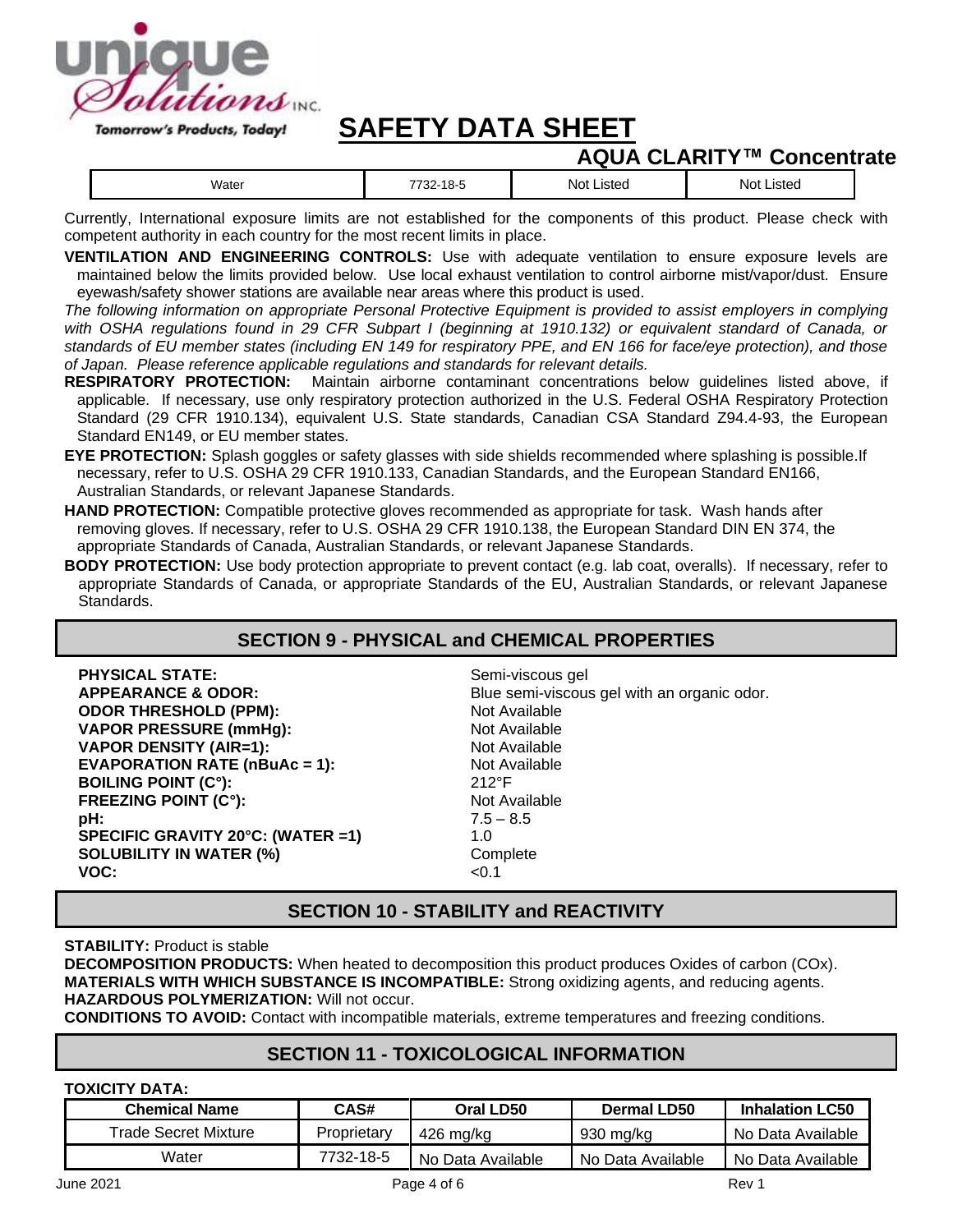

# **AQUA CLARITY™ Concentrate**

| <b>Acute Oral Toxicity</b>               | <b>Acute Oral Toxicity Category 4</b>                            |
|------------------------------------------|------------------------------------------------------------------|
| <b>Skin Corrosion / Irritation</b>       | <b>Skin Irritant Category 2</b>                                  |
| <b>Serious Eye Damage / Irritation</b>   | <b>Eye Irritant Category 2</b>                                   |
| <b>Respiratory or Skin Sensitization</b> | Based on available data, the classification criteria are not met |
| <b>Germ Cell Mutagenicity</b>            | Based on available data, the classification criteria are not met |
| Carcinogenicity                          | Based on available data, the classification criteria are not met |
| <b>Reproductive Toxicity</b>             | Based on available data, the classification criteria are not met |
| <b>STOT - Single Exposure</b>            | <b>STOT SE Category 3</b>                                        |
| <b>STOT - Repeated Exposure</b>          | Based on available data, the classification criteria are not met |
| <b>Aspiration Hazard</b>                 | Based on available data, the classification criteria are not met |

**SUSPECTED CANCER AGENT:** None of the ingredients are found on the following lists: FEDERAL OSHA Z LIST, NTP, CAL/OSHA, IARC and therefore is not considered to be, nor suspected to be a cancer-causing agent by these agencies.

**IRRITANCY OF PRODUCT:** Contact with this product may be irritating to exposed skin and/or eyes.

**SENSITIZATION OF PRODUCT:** This product is not considered a sensitizer.

**REPRODUCTIVE TOXICITY INFORMATION:** No data available

**SPECIFIC TARGET ORGAN TOXICITY – SINGLE EXPOSURE:** Possible skin irritation with prolonged exposure.

**SPECIFIC TARGET ORGAN TOXICITY – REPEATED EXPOSURE:** None known

**ASPIRATION HAZARD:** None

### **SECTION 12 - ECOLOGICAL INFORMATION**

### **ALL WORK PRACTICES MUST BE AIMED AT ELIMINATING ENVIRONMENTAL CONTAMINATION.**

**ENVIRONMENTAL STABILITY:** No Data available at this time.

**EFFECT OF MATERIAL ON PLANTS or ANIMALS:** No evidence is currently available on this product's effects on plants or animals.

**EFFECT OF CHEMICAL ON AQUATIC LIFE:** No evidence is currently available on this product's effects on aquatic life.

### **SECTION 13 - DISPOSAL CONSIDERATIONS**

**PREPARING WASTES FOR DISPOSAL:** Waste disposal must be in accordance with appropriate Federal, State, and local regulations, those of Canada, Australia, EU Member States and Japan.

### **SECTION 14 - TRANSPORTATION INFORMATION**

**US DOT; IATA; IMO; ADR:**

**THIS PRODUCT IS NOT HAZARDOUS AS DEFINED BY 49 CFR 172.101 BY THE U.S. DEPARTMENT OF TRANSPORTATION.**

**PROPER SHIPPING NAME:** Non-Regulated Material

**HAZARD CLASS NUMBER and DESCRIPTION:** None

**UN IDENTIFICATION NUMBER:** None

**PACKING GROUP:** None

**DOT LABEL(S) REQUIRED:** None

**NORTH AMERICAN EMERGENCY RESPONSE GUIDEBOOK NUMBER (2004):** NA

**MARINE POLLUTANT:** None of the ingredients are classified by the DOT as a Marine Pollutant (as defined by 49 CFR 172.101, Appendix B)

U.S. DEPARTMENT OF TRANSPORTATION (DOT) SHIPPING REGULATIONS:

This product is not classified as dangerous goods, per U.S. DOT regulations, under 49 CFR 172.101.

TRANSPORT CANADA, TRANSPORTATION OF DANGEROUS GOODS REGULATIONS:

This product is not classified as Dangerous Goods, per regulations of Transport Canada.

INTERNATIONAL AIR TRANSPORT ASSOCIATION (IATA):

This product is not classified as Dangerous Goods, by rules of IATA:

INTERNATIONAL MARITIME ORGANIZATION (IMO) DESIGNATION:

This product is not classified as Dangerous Goods by the International Maritime Organization.